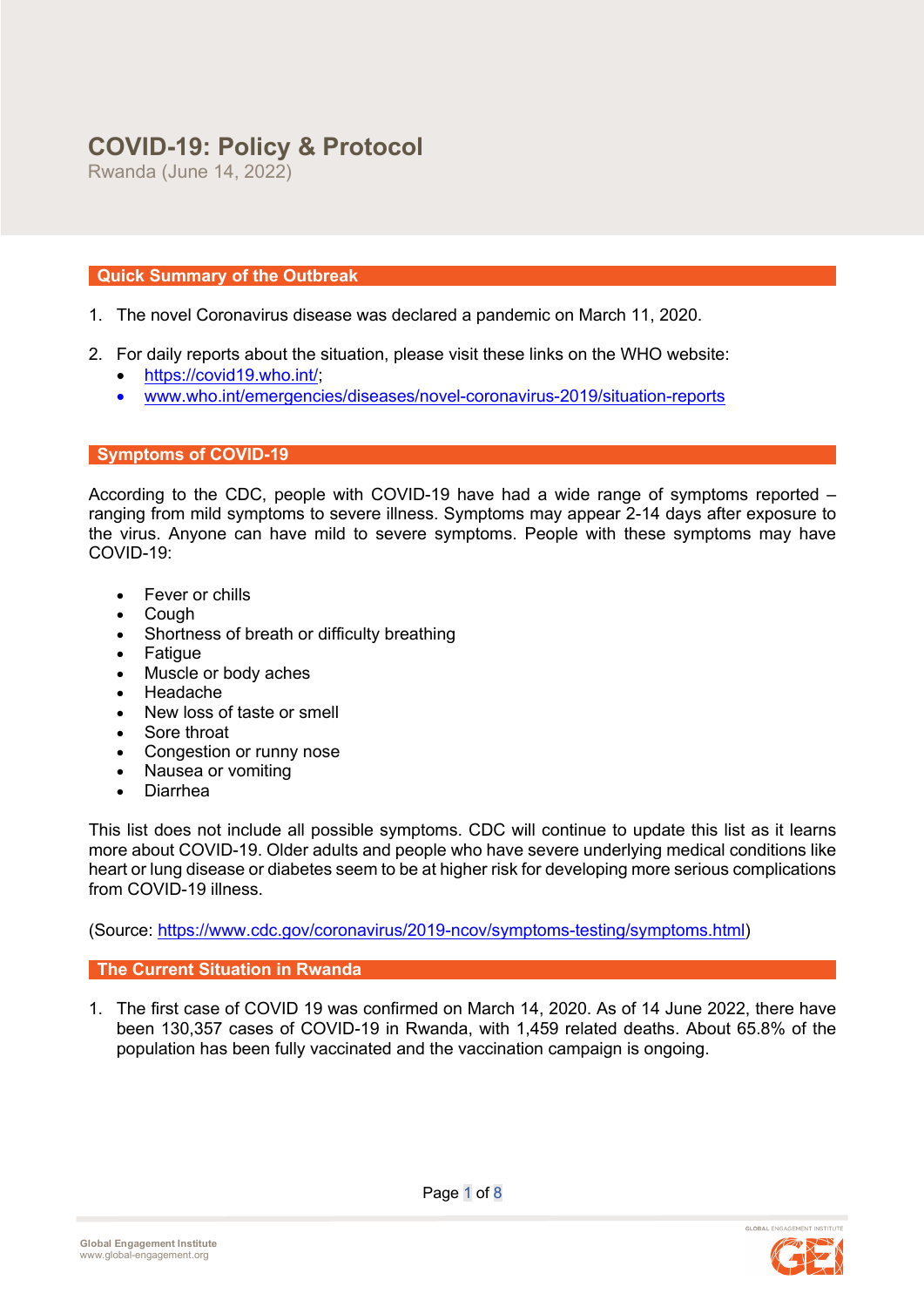- 2. Some of the country-wide restrictions include:
	- **Curfew is lifted. However, night clubs, live bands, receptions and betting activities shall close at 2 AM.**
	- **Wearing of face masks is no longer mandatory but people are encouraged to wear masks indoors. The public is urged to get frequently tested while continuing to observe preventive measures**

**Current Entry and Exit Requirements** 

- 1. Arriving passengers must present a **negative PRC test or Antigen Rapid Test (RDT) certificate taken no more than 72 hours prior to departure**.
- 2. COVID-19 Test is not mandatory for accompanied children under 5 years. Incoming travelers eligible (aged 12 years and above) for Covid-19 vaccine are encouraged to be fully vaccinated before their travel.
- 3. An additional COVID-19 is no longer required upon arrival at Kigali International Airport.
- 4. Certain meeting venues and national parks require Covid tests. Testing is available at health facilities and other designated sites for 5,000 RWF (or US\$5) for rapid antigen tests, and 50,000 RWF (or US\$50) for PCR tests (required to access Virunga National Park).
- 5. Test results will be shared by SMS or email, and via the online portal accessible at www.rbc.gov.rw. In case of difficulty obtaining results, contact the RBC Medical Team on 114 or covid@rbc.gov.rw.
- 6. A COVID-19 is no longer a requirement to depart Rwanda by air. However, Covid testing (at own cost) is available for all travellers **whose final destination and/or airline require one at health centres and other designated sites**. **Travelers should check with their airline and their country's COVID-19 policies**.
- 7. **Passengers departing Rwanda are required to print out the travel certificate available through the COVID-19 Test Results Portal and hand carry them to enter the airport for departure**.
- 8. The Government of Rwanda has a zero-tolerance policy for exporting positive COVID-19 cases. If a traveler tests positive for COVID-19 upon arrival or during his/her time in Rwanda (even if fully vaccinated), the severity of the symptoms will determine whether the traveler is isolated in a government-run treatment center or a hotel at his/her own cost. Travelers will not be permitted to leave Rwanda until they receive a negative PCR test result, which could take several weeks from the first detection of your infection.

*Sources :*

- https://www.rbc.gov.rw/fileadmin/user\_upload/annoucement/Info\_note\_for\_passengers\_arr iving in Rwanda.pdf
- Internal information

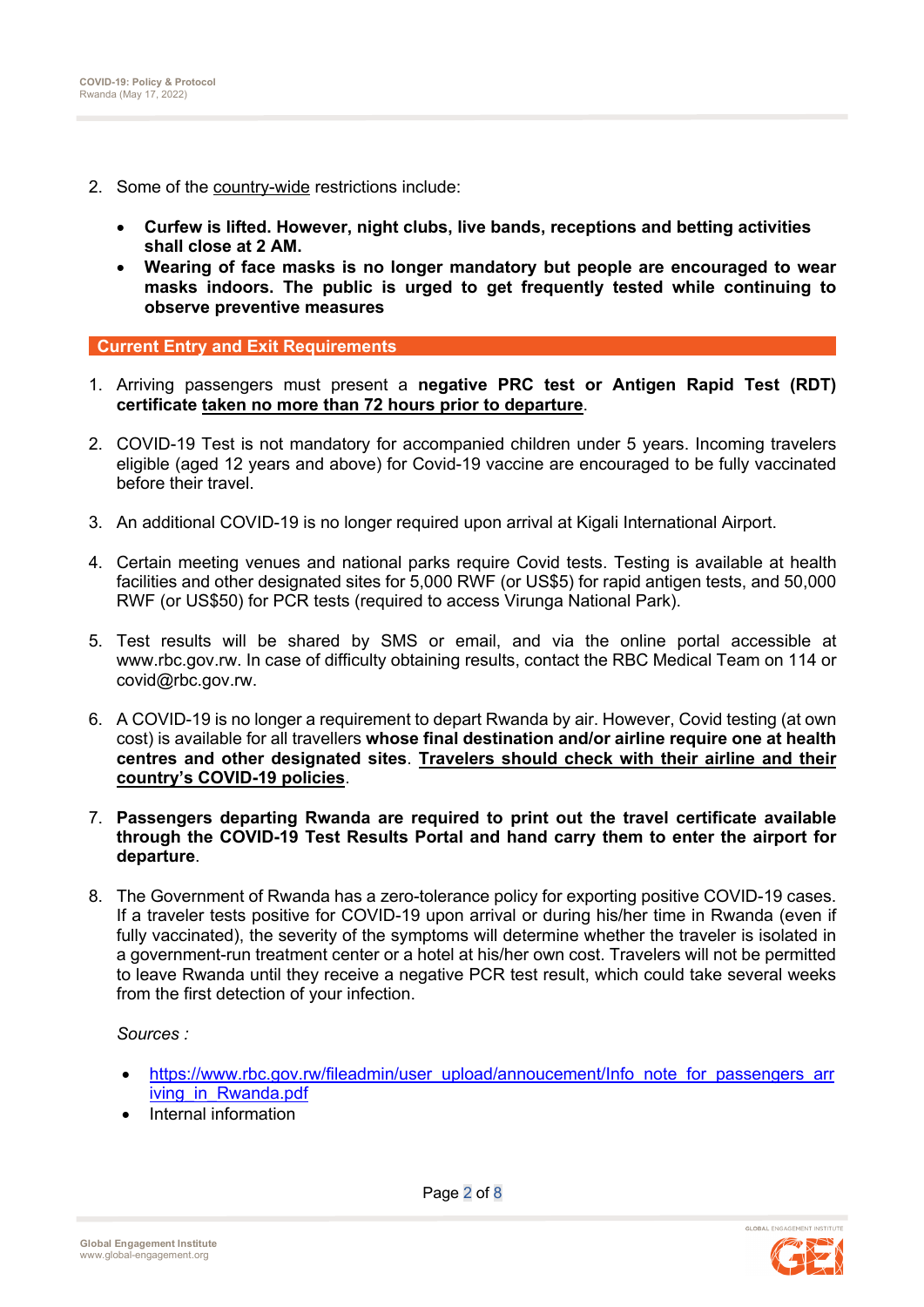# **For more information, please visit these websites**:

- The Rwanda Biomedical Center (RBC) website is the source of detailed guidance for travelers to Rwanda. U.S. citizens are encouraged to read the "Info Note for Passengers", with the link located on the left side of RBC's website. https://www.rbc.gov.rw/index.php?id=188
- U.S. Embassy in Rwanda: https://rw.usembassy.gov/health-alert-covid-19-information/
- Rwandan Embassy in Washington D.C.: https://rwandaembassy.org/
- US Department of State: https://travel.state.gov/content/travel/en/internationaltravel/International-Travel-Country-Information-Pages/Rwanda.html
- CDC page on COVID-19: www.cdc.gov/coronavirus/2019-ncov/travelers/index.html

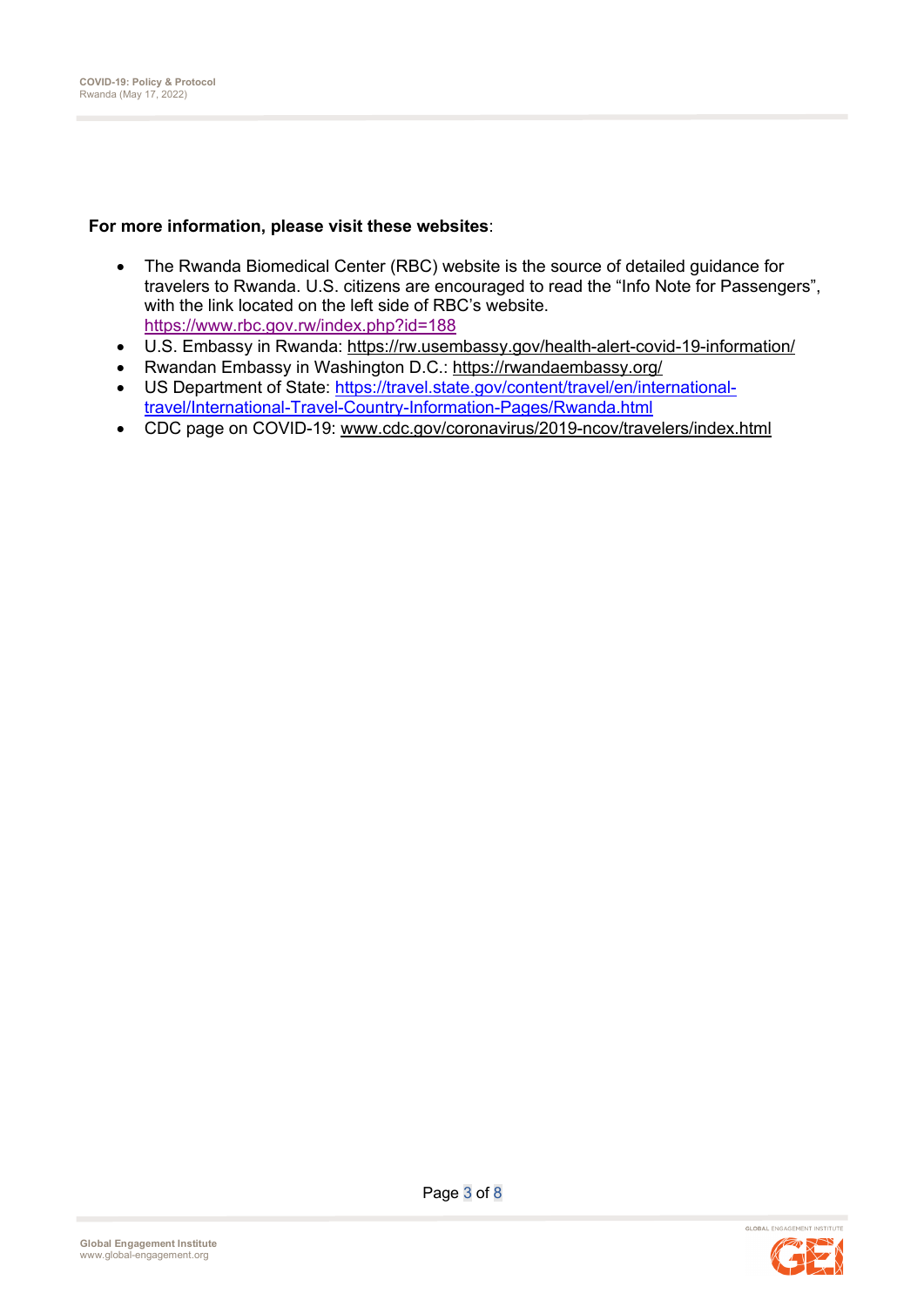#### **GEI Global Policy**

- 1. We take daily updates from core, factual, reliable sites:
	- www.who.int/emergencies/diseases/novel-coronavirus-2019/advice-for-public
	- www.cdc.gov/coronavirus/2019-nCoV/summary.html
	- www.worldometers.info/coronavirus
	- Further local in-country sites for Rwanda
- 2. We immediately address and action any amendments required to the Company Protocol (see below) arising out of the updates.
- 3. We follow country-specific guidelines and protocols, and those may supersede our Company guidelines and protocols.
- 4. We disseminate the Company Protocol to all in-country staff (including all program managers and guides), and we train and update them before the start of every program.
- 5. We assess program managers and guides prior to each program of their up-to-date knowledge of the available information and their comfort with the Company Protocol.
- 6. We have an internal written document of our Company Protocol for all in-country staff on how to operate programs during the global COVID-19 spread.

## **GEI Protocol**

- 1. Our staff members are all fully vaccinated. Tourism personnel in Rwanda have been given priority to get vaccinated and a majority of them got vaccinated. As much as is possible to do so, we will only work with tourism personnel who have been vaccinated.
- 2. We have identified the government-appointed medical facilities/clinics/hospitals in Rwanda capable of providing the best available care to our clients if required. These are:
	- **The King Faysal Hospital** Kacyiru, Gasabo district, Kigali, Rwanda. Tel: (+250) 252 588 888, www.kfh.rw
	- **Legacy Clinic** KK 3 Rd Kigali. Tel: (+250) 788 122 100. https://legacyclinics.rw/
	- **Kigali Citizen Polyclinic** KG 176 St, Gasabo district, Kigali. Tel: (+250) 788 511 076. https://kigalicitizenspolyclinic.rw/

Please note that in case of severe COVID-19, the Rwanda Biomedical Centre (RBC) will refer the patient to the Nyarungenge District Hospital in Kigali and to District referral Hospitals outside of Kigali.

- 3. We provide our clients with local COVID-19 related information for pre-departure dissemination.
- 4. **We require that all our guests be fully vaccinated for COVID-19 at least 14 days before travelling to one of our destinations. We also advise our guests who are eligible for a booster dose of vaccine to get it at least a week before travelling.** Guests who cannot get vaccinated because of a health condition could be exempt upon submission of a medical



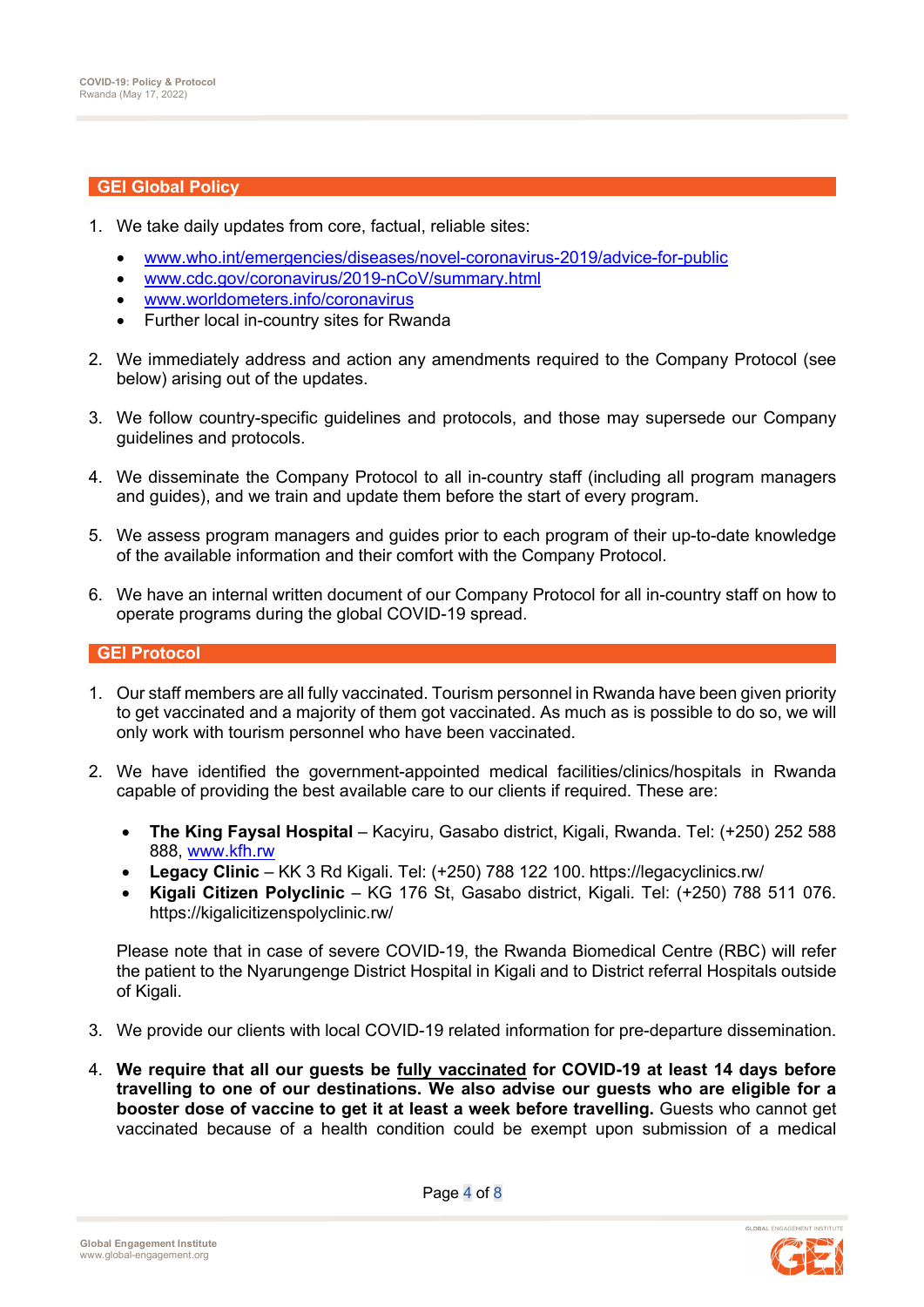certificate attesting of the condition. We will review the medical certificate and take a decision on a case-by-case basis. Any further requirements that will be in place such as the submission of negative COVID-19 tests prior to departure and upon arrival will be communicated.

- 5. We request that our clients ensure that all program participants have adequate travel and medical insurance, including medical evacuation insurance.
- 6. Hotels and lodges require that we submit scanned passport copies for each program participant in advance.
- 7. **A COVID-19 Safety Officer will be assigned to each program**. The Safety Officer will be responsible for ensuring best practice is followed throughout the program by monitoring behavior, environment, and adherence to agreed hygiene measures. **For groups with up to 20 participants, the Program Manager or Guide will play this role and will be supported by other team members who will be on standby in case of an emergency.** For larger groups, the Program Manager or Guide will play this role as well as a second member of our team who will be appointed to be with the group.
- 8. Every GEI Program Manager/Guide ("Guide") is individually briefed about key health and safety measures for each program. This includes the following:
	- On arrival, all guests are requested to alert the Guide immediately if they have any symptoms typical of a cold or flu at any time during the program. For this purpose, he/she ensures that all guests have access to his/her mobile phone/WhatsApp number and email address.
	- The Guide will also proactively approach any guest who shows symptoms (cough, fever, etc.). Such guest is asked to stay at the hotel, to wear a mask, and to avoid contact with other people as much as possible.
	- In case of any concern at any time during the program, the Guide organizes an evaluation by a medical practitioner as soon as possible and follows said practitioner's instructions. He/she will also immediately alert the GEI local office and GEI's global head office.
	- If the quest is suspected of having, or is diagnosed with, COVID-19, the Guide shall follow the GEI policies and also follow the instructions of the local authorities and health facilities. He/she shall also keep GEI's global Head Office informed at all times so that Head Office can alert and communicate with the client and any emergency contacts.
- 9. Specific preventive measures will be put in place and include the following:
	- Participants are encouraged to maintain social distance when possible.
	- Participants are encouraged to wear a face mask.
	- Participants must wear a mask when their temperature is being checked.
	- Participants must wear a mask when requested by the Safety Officer.
	- Masks should meet the following requirements:
		- Have two or more layers of washable, breathable fabric
		- Must completely cover the nose and mouth
		- Fit snugly against the sides of your face and don't have gaps
		- Have a nose wire to prevent air from leaking out of the top of the mask

# **We strongly recommend that participants use N95 masks (if those are available in their country) or surgical masks. We do not recommend that participants use cloth masks as**

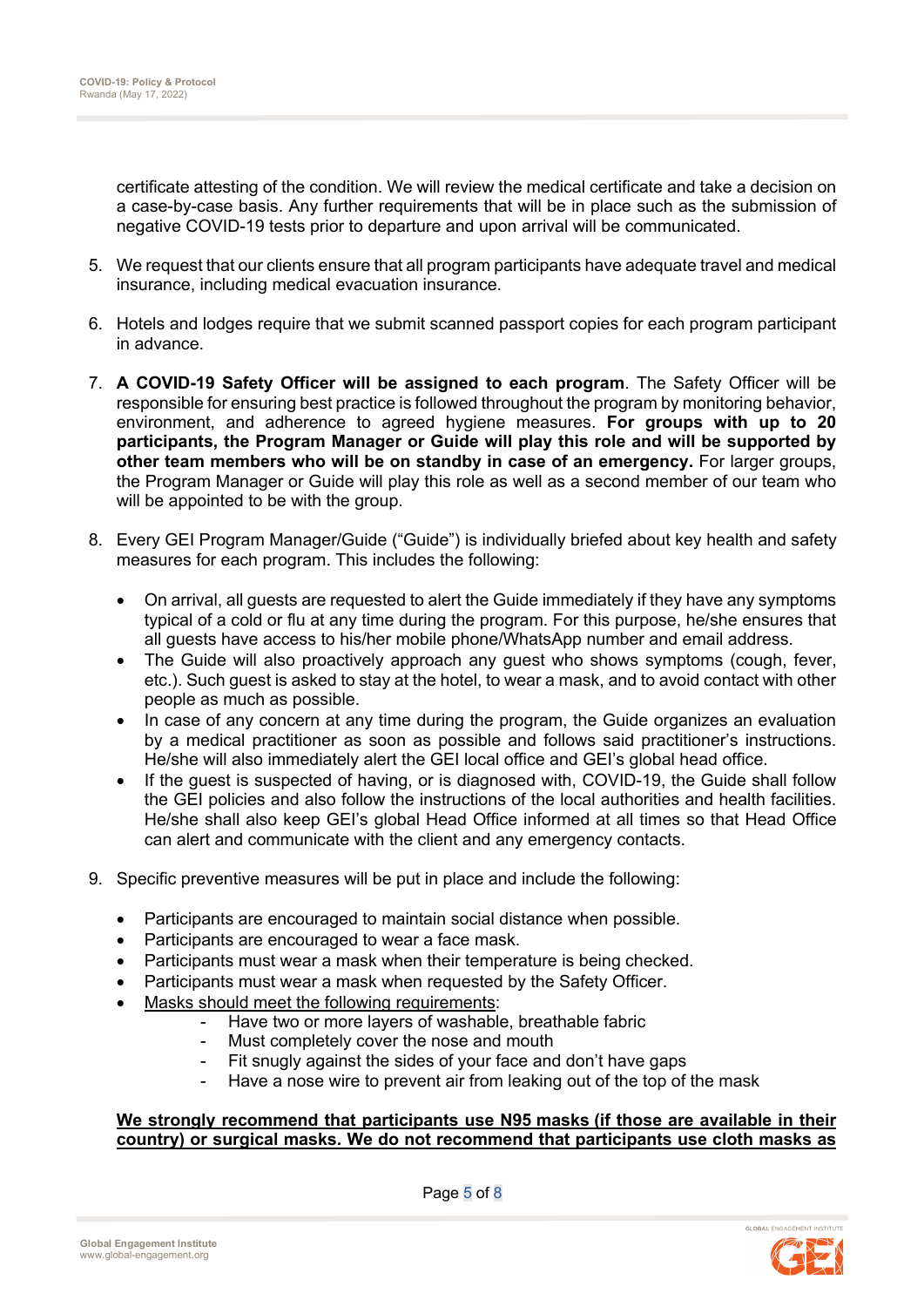### **those do not offer sufficient protection. Please note that N95 masks are not always available at pharmacies in Rwanda, so it is important that participants bring their own. Surgical masks are available from most pharmacies.**

- It is important to change face masks that cannot be washed or reused **at least every day** and to dispose safely of any used face masks in a bin bag that is then closed tightly.
- If masks are taken off, it is important to place them somewhere safe to keep them clean, such as in the pocket, purse, or in a paper bag.
- Participants must avoid shaking hands and regularly use hand sanitizers.
- Vehicle configuration and utilization limits will be applied as per industry protocols and per agreement with client.
- Participants may be encouraged to occupy the same seat for the day, if not the whole program.
- Number of occupants on game drive vehicles may be limited.
- Accommodation: **Single rooms will be reserved for all participants unless otherwise instructed. If rooms are to be shared, rooming lists are to be adhered to and not changed during the course of the program.**

10. Personal protective equipment (PPE):

- No PPE (including facemasks) or cleaning/sanitizing supplies will be provided for travelers unless specifically requested and travelers will be expected to bring their own.
- Hand sanitizers will be available on embarkation and disembarkation of vehicles, and at all sites in line with global industry protocols.
- GEI will have on hand a limited emergency supply of face masks should guests need to buy some for themselves. It will be a small supply and guests are generally expected to have enough masks for the duration of the trip.
- GEI will supply face masks and sanitizer for all ground staff and drivers.
- 11. Temperature checks and symptoms scanning:
	- **Daily temperature checks and visual assessment of any COVID-19 related symptoms may be conducted and recorded by the GEI Safety Officer/guide. In some cases, participants will be asked to self-monitor their temperature and health, and to immediately report back to the Safety Officer if they are unwell.**
	- **During the daily monitoring by GEI, the Safety Officer/guide will do the following:**
		- o Take every participant's temperature with a handheld thermometer.
		- o Assess if a participant is showing any other symptoms of COVID-19.
		- o Wear a face mask while doing the readings, and so must each program participant.
		- $\circ$  Have a clip board with a participant list for every day, where the reading of each participant will be recorded every day, thus always keeping the record up to date.
	- If the temperature check by the Safety Officer/guide shows that a person has an initial elevated temperature (38 C or higher on the forehead/36.7 or higher on the wrist), the test will be repeated 10 minutes later. If the temperature is still high, the participant will be sent to his/ her room, and the temperature check will be repeated an hour later by the Safety Officer

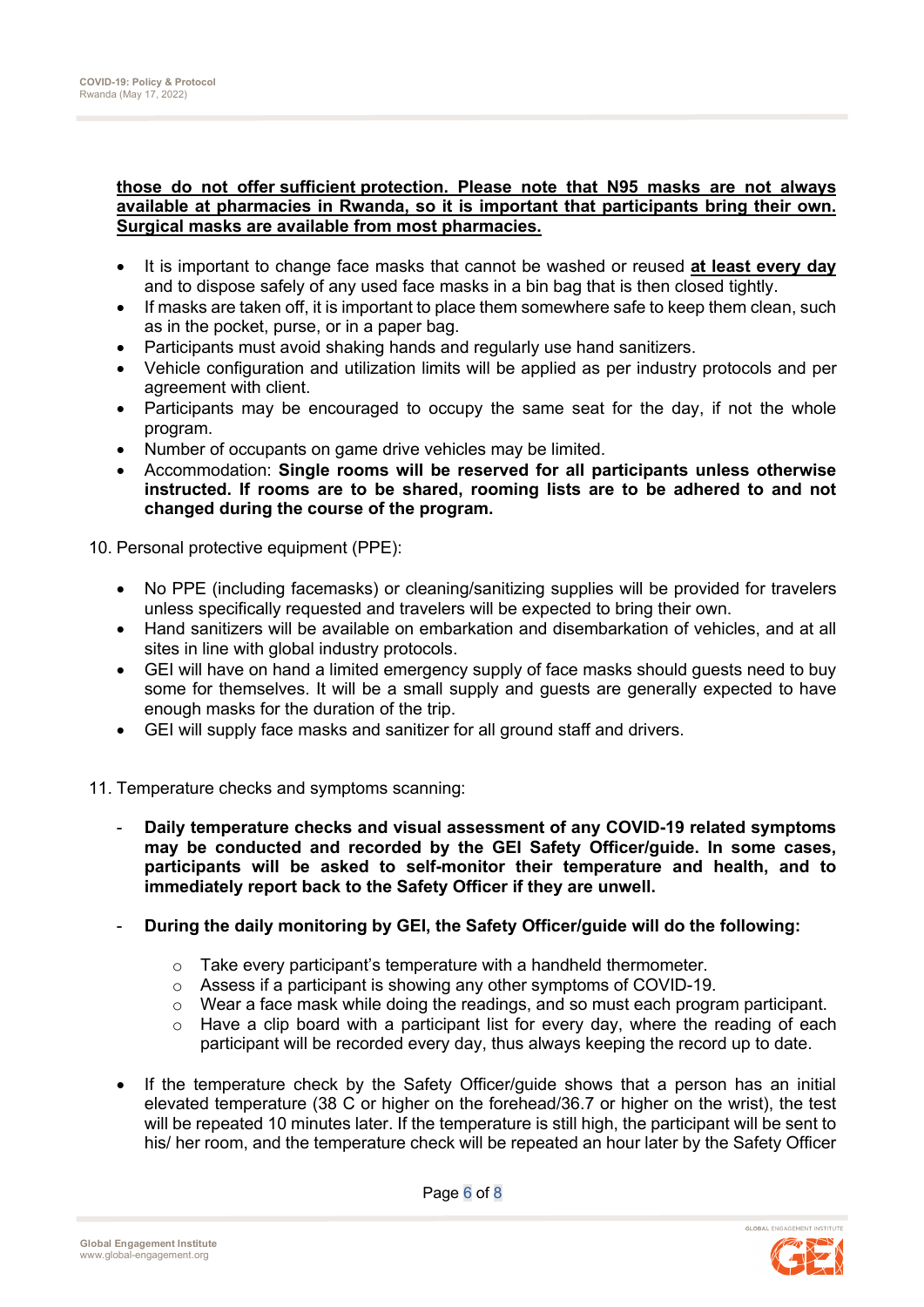or by a GEI member of staff. If the temperature is still high an hour later, the GEI Safety officer or GEI member of staff will call the nurse on duty and the participant will have to take further tests at his/her own cost. If the group is out in the field, the participant will be requested to wear a face mask at all times and will be seated on the back seat of the bus, until the temperature check can be repeated an hour later. If the temperature is still high an hour later, the participant will be taken to the nearest hospital for a check-up.

A participant who is unwell will have to self-isolate. The cost of tests and isolation room will be at the participant's expense.

- **Reminder: Temperature screening will not identify a person who has COVID-19 who is asymptomatic (not showing any symptoms), does not have an elevated temperature as one of their symptoms, or is on medication that reduces their temperature. A person may also have an elevated temperature for other reasons, including a medical condition not related to COVID-19.**
- If a participant does not have a temperature but is showing other signs of COVID-19 during the program, he/she will be asked to self-isolate until further tests are conducted. If the group is out in the field, the participant will be requested to wear a face mask at all times and will be seated on the back seat of the bus or be taken to the nearest hospital for a check-up. A participant who is unwell will have to self-isolate. The cost of tests and isolation room will be at the participant's expense.
- All lodges and hotels temperature screen their guests daily, upon entering reception & restaurant area(s) and bar(s). In case any person has a high temperature (confirmed 38 C or higher on the forehead/36.7 C or higher on the wrist), he/ she has to go to an isolation room at the hotel until a doctor or nurse can be dispatched to perform the COVID test. **The isolation room and COVID test will be for the guest's own account. The GEI COVID Safety Officer will arrange this together with the hotel as conveniently and economically as possible**.
- 12. **Any travelers who contract COVID-19 while in the country will be required to self-isolate or quarantine in line with government regulations at that time. Their participation in their program will be suspended for the duration of their isolation (if not for the rest of the program depending on logistics and time remaining on the program) and any costs incurred are to be covered by participants and/or their institution. Travel and medical insurance are compulsory and expected to be in place.**
- 13. **Currently, the number of days to self-isolate for vaccinated people with COVID-19 has changed to a minimum of 7 days. Vaccinated people will end self-isolation after a minimum of 7 days if result from a PCR test is negative. Travelers who test positive and undertake 10 days of isolation but remain positive on PCR with CT values above 37, negative rapid diagnostic test and without any COVID-19 symptoms will be given a recovery certificate which may be used for travel out of Rwanda provided their airlines as well as transiting and final destination countries allow it.**
- 14. **In the event of a positive diagnosis, a decision on whether the other program participants need to be tested and possibly even self-isolated as well is taken together with local health authorities. In general, GEI recommends that program participants get a PCR test done 3 to 5 days after exposure. The PCR tests will be at the participants own costs. If a**